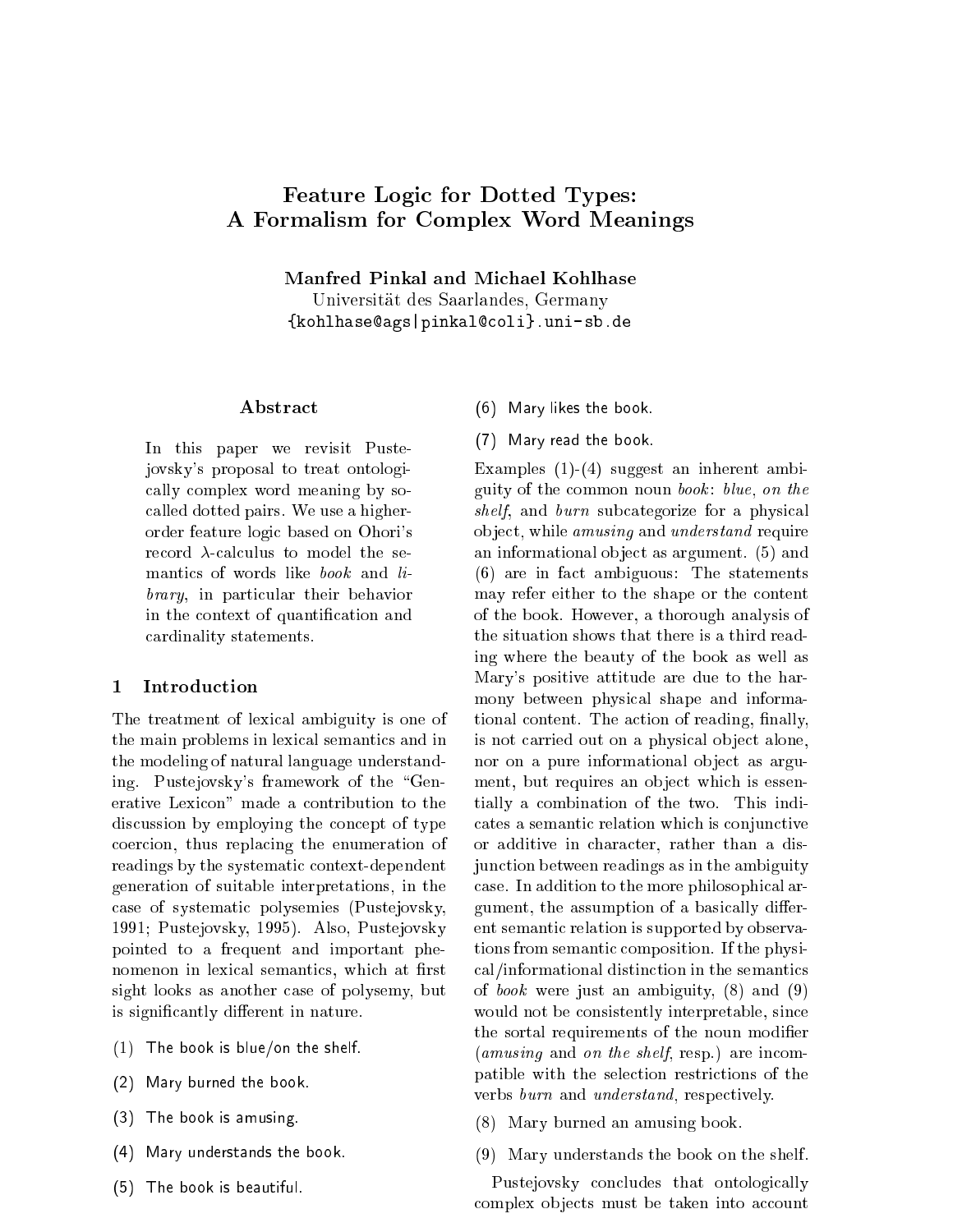to des
ribe lexi
al semanti
s properly, and he represents them as "dotted pairs" made up form two (or more) ontologically simple objects, and being semantically categorized as "dotted types", e.g.,  $\mathbb{P} \bullet \mathbb{I}$  in the case of book. He onvin
ingly argues that omplex types are omnipresent in the lexi
on, the physical/informational object distinction being just a special case of a wide range of dotted types, including container/content (bottle), aperture/panel  $(door)$  building/institution  $(library)$ .

The part of the Generative Lexicon concept which was *not* concerned with ontologically complex objects, i.e., type coerion and oomposition me
hanisms using soalled qualia information, has triggered a line of intensive and fruitful resear
h in lexi al semanti
s, whi
h led to progress in representation formalisms and tools for the omputational lexi
on (see e.g. (Copestake and Bris
oe, 1995; Dolling, 1995; Busa and Bouillon, forth
oming; Egg, 1999)). In ontrast, a problem with Pustejovsky's proposal about the complex objects is that the dotted-pair notation has been formally and semanti
ally not lear enough to form a starting point for meaning representation and pro
essing.

In this paper, we present a formally sound semantic reconstruction of complex objects, using a higher-order feature logi based on Ohori's record  $\lambda$ -calculus (1995) which has been originally developed for fun
tional- and ob je
t-oriented programming. We do not laim that our re
onstru
tion provides a full theory of the of the peculiar kind of ontologi
al ob je
ts, but it appears to be useful as a basis for representing lexi
al entries for these ob je
ts and modeling the omposition pro ess in whi
h they are involved. We will not only show that the basi examples above an be treated, but also that our treatment provides a straightforward solution to some puzzles on
erning the behavior of dotted pairs in quantificational, cardinality and identity statements.

- (10) Mary burned every book in the library.
- (11) Mary understood every book in the library.
- (12) There are 2000 books in the library.
- (13) All new books are on the shelf.
- (14) The book on your book-shelf is the one I saw in the library.

In  $(10)$ , the quantification is about physical objects, whereas in  $(11)$ , it concerns the books qua informational unit. (12) is ambiguous between a number-ofopies and a number-oftitles reading. The respe
tive readings in (10) and (11) appear to be triggered by the sortal requirements of the verbal predicate, as the ambiguity in (12) is due to the la
k of a selection restriction. However,  $(13)$  – uttered towards a customer in a book store - has a natural reading where the quantification relates to the information level and the predicate is about physical objects. Finally,  $(14)$ has a reading where a relation of non-physical identity is ascribed to objects which are both referred to by physi
al properties.

# 2 The Record- $\lambda$ -Calculus  ${\mathcal F}^{\leq}$

In order to reduce the complexity of the calculus, we will first introduce a feature  $\lambda$ -calculus  ${\mathcal F}$  and then extend it to  ${\mathcal F}$  –.  ${\mathcal F}$ , is an extension of the simply typed  $\lambda$ -calculus by feature structures (which we will call records). See Figure 1 for the syntactical categories of the raw terms.

We assume the base types e (for individuals) and t (for truth values), and a set  $\mathcal{L} =$  $\{\ell_1, \ell_2, \ldots\}$  of features. The set of well-typed

|              | $\mathcal{T}$ ::= e   t   $\mathcal{T} \rightarrow \mathcal{T}'$                                          |
|--------------|-----------------------------------------------------------------------------------------------------------|
|              | $\{ \mathcal{R}^1 : \mathcal{T}^1, \ldots, \ell^n : \mathcal{T}^n \}$                                     |
|              | (Types: $\alpha, \beta, \ldots$ )                                                                         |
| м            | $\therefore$ $= X \mid c \mid (\mathbf{MN}) \mid \lambda X_{\mathcal{T}}.\mathbf{M} \mid \mathbf{M}.\ell$ |
|              | $\{ \emptyset \in \mathbb{R}^d = \mathbf{M}_1, \ldots, \ell^n = \mathbf{M}_n \}$                          |
|              | (Formulae $\mathbf{A}, \mathbf{B}, \ldots$ )                                                              |
| $\Sigma$     | $ ::= \emptyset   \Sigma, [c: \mathcal{T}]$ (Signature)                                                   |
| $\mathbf{L}$ | $\therefore = \emptyset   \Gamma, [X; \mathcal{T}]$ (Environment)                                         |

Figure 1: Syntax

terms is defined by the inference rules in Figure 2 for the typing judgment  $\Gamma \vdash_{\Sigma} \mathbf{A}:\alpha$ . The meaning of this judgment is that term **A** has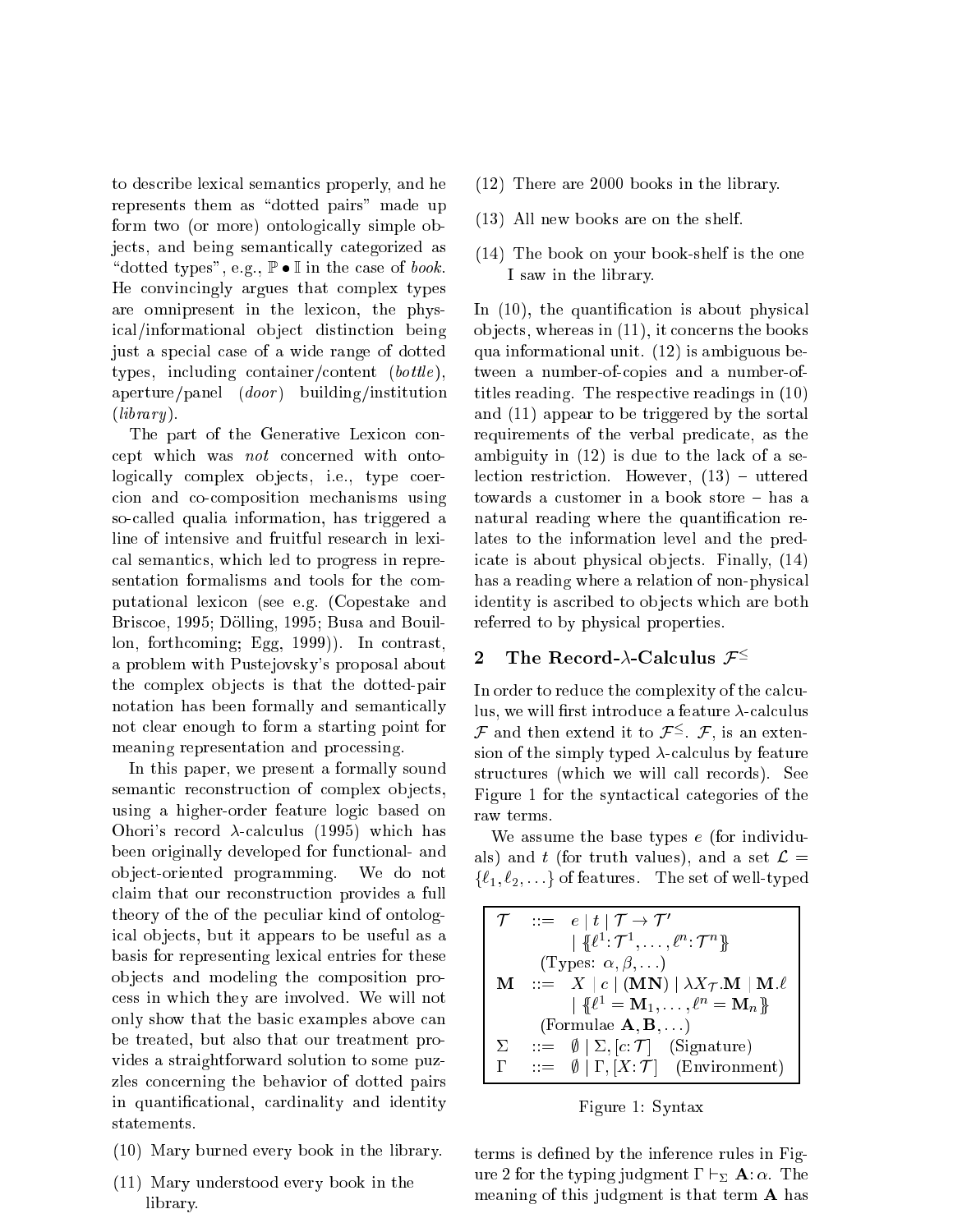type  $\alpha \in \mathcal{T}$  relative to the (global) type assumptions in the signature  $\Sigma$  and the (local) type assumptions  $\Gamma$  (the **context**) for the variables. As usual, we say that a term A is of type  $\alpha$  (and often simply write  $A_{\alpha}$  to indicate this), iff  $\Gamma \vdash_{\Sigma} \mathbf{A}:\alpha$  is derivable by these rules. We will call a type a record

$$
\begin{array}{|c|c|} \hline [c:\alpha]\in\Sigma & [X:\alpha]\in\Gamma\\ \hline \Gamma\vdash_{\Sigma}c:\alpha & \Gamma\vdash_{\Sigma}X:\alpha\\[2mm] \hline \Gamma\vdash_{\Sigma}\mathbf{A}:\gamma\rightarrow\alpha&\Gamma\vdash_{\Sigma}\mathbf{C}:\gamma\\[2mm] \hline \Gamma\vdash_{\Sigma}\mathbf{A}\mathbf{C}:\alpha\\[2mm] \hline \Gamma\vdash_{\Sigma}\lambda X_{\beta}.\mathbf{A}:\beta\rightarrow\alpha\\[2mm] \hline \Gamma\vdash_{\Sigma}\mathbf{A}:\{\ldots,\ell:\alpha,\ldots\}\end{array}
$$
\n
$$
\begin{array}{|c|c|} \hline \Gamma\vdash_{\Sigma}\mathbf{A}:\{\ldots,\ell:\alpha,\ldots\}\end{array}
$$
\n
$$
\begin{array}{|c|c|} \hline \Gamma\vdash_{\Sigma}\mathbf{A}:\{\ldots,\ell:\alpha,\ldots\}\end{array}
$$
\n
$$
\begin{array}{|c|c|} \hline \Gamma\vdash_{\Sigma}\mathbf{A}:\alpha_1&\ldots&\Gamma\vdash_{\Sigma}\mathbf{A}_n:\alpha_n\\[2mm] \hline \Gamma\vdash_{\Sigma}\{\ell_1=\mathbf{A}_1,\ldots,\ell_n=\mathbf{A}_n\}\end{array}
$$

Figure 2: Well-typed terms in  $\mathcal F$ 

type (with features  $\ell_i$ ), iff it is of the form f `1: 1; : : : ; `n: ng . Similarly, we all an Fterm A a record, iff it has a record type. Note that record selection operator "." can only be applied to re
ords. In a slight abuse of notation, we will also use it on re
ord types and have  $\mathbf{A}_{\alpha} \ell : \alpha \ell$ .

It is well-known that type inferen
e with these rules is de
idable (as a onsequen
e we will sometimes refrain from explicitly marking types in our examples), that well-typed terms have unique types, and that the calculus admits subject reduction, i.e that the set of well-typed terms is losed under well-typed substitutions.

The calculus  $\mathcal F$  is equipped with an (operational) equality theory, given by the rules in Figure 3 (extended to ongruen
e relations on  $F$ -terms in the usual way). The first two are just the well-known  $\beta\eta$  equality rules from  $\lambda$ -calculus (we assume alphabetic renaming of bound variables wherever ne
essary). The second two rules specify the semantics of the

record dereferencing operation ".". Here we know that these rules form a canonical (i.e. terminating and confluent), and type-safe (reduction does not change the type) reduction system, and that we therefore have unique  $\beta\eta\rho$ -normal forms. The semantics of  $\mathcal{F}$  = is a straightforward extention of that of the simply typed  $\lambda$ -calculus: records are interpreted as partial functions from features to objects, and dereferen
ing is only appli
ation of these functions. With this semantics it is easy to show that the evaluation mapping is welltyped  $(\mathcal{I}_{\varphi}(\mathbf{A}_{\alpha}) \in \mathcal{D}_{\alpha})$  and that the equalities in Figure 3 are sound (i.e. if  $\mathbf{A} =_{\beta\eta\rho} \mathbf{B}$ , then  $\mathcal{I}_{\varphi}(\mathbf{A}) = \mathcal{I}_{\varphi}(\mathbf{B})).$ 

$$
\frac{\overbrace{(\lambda X_{\beta}.\mathbf{A})\mathbf{B}\to_{\beta}[\mathbf{B}/X]\mathbf{A}}^{\mathbf{X}\notin \mathbf{free}(\mathbf{A})}}{\overbrace{(\lambda X.\mathbf{A}X)\to_{\eta}\mathbf{A}}^{\mathbf{B}\to\mathbf{B}}}
$$
\n
$$
\frac{\overbrace{\mathbf{B}\dots,\ell=\mathbf{A},\dots}_{\mathbf{B}\cdot\ell\to_{\rho}\mathbf{A}}^{\mathbf{B}\to\mathbf{B}\to\mathbf{B}\cdot\mathbf{B}}}{\overbrace{\mathbf{B}\ell_1=\mathbf{A}\cdot\ell_1,\dots,\ell_n=\mathbf{A}\cdot\ell_n}_{\mathbf{B}\to_{\eta}\mathbf{A}}^{\mathbf{B}\to\mathbf{B}\to\mathbf{B}\to_{\eta}\mathbf{A}}^{\mathbf{B}\to\mathbf{B}\cdot\mathbf{A}\cdot\mathbf{B}\cdot\mathbf{B}\to_{\eta}\mathbf{A}}^{\mathbf{B}\to\mathbf{B}\cdot\mathbf{B}\cdot\mathbf{B}\cdot\mathbf{A}\cdot\mathbf{B}\cdot\mathbf{B}\cdot\mathbf{A}\cdot\mathbf{B}\cdot\mathbf{B}\cdot\mathbf{A}}^{\mathbf{B}\to\mathbf{B}\cdot\mathbf{B}\cdot\mathbf{B}\cdot\mathbf{B}\cdot\mathbf{A}\cdot\mathbf{B}\cdot\mathbf{B}\cdot\mathbf{A}}^{\mathbf{B}\cdot\mathbf{B}\cdot\mathbf{B}\cdot\mathbf{B}\cdot\mathbf{B}\cdot\mathbf{B}\cdot\mathbf{B}\cdot\mathbf{A}\cdot\mathbf{B}\cdot\mathbf{B}\cdot\mathbf{B}\cdot\mathbf{B}\cdot\mathbf{B}\cdot\mathbf{B}\cdot\mathbf{B}\cdot\mathbf{B}\cdot\mathbf{B}\cdot\mathbf{B}\cdot\mathbf{B}\cdot\mathbf{B}\cdot\mathbf{B}\cdot\mathbf{B}\cdot\mathbf{B}\cdot\mathbf{B}\cdot\mathbf{B}\cdot\mathbf{B}\cdot\mathbf{B}\cdot\mathbf{B}\cdot\mathbf{B}\cdot\mathbf{B}\cdot\mathbf{B}\cdot\mathbf{B}\cdot\mathbf{B}\cdot\mathbf{B}\cdot\mathbf{B}\cdot\mathbf{B}\cdot\mathbf{B}\cdot\mathbf{B}\cdot\mathbf{B}\cdot\mathbf{B}\cdot\mathbf{B}\cdot\mathbf{B}\cdot\mathbf{B}\cdot\mathbf
$$

Figure 3: Operational Equality for  $\mathcal{F}$ .

Up to now, we have a calculus for socalled **closed** records that exactly premanti
s given above also li
enses a slightly different interpretation: a record type  $\rho =$  $\mathbf{u} \cdot \mathbf{1}$ :  $\mathbf{v} \cdot \mathbf{v}$  ,  $\mathbf{v} \cdot \mathbf{v}$  ,  $\mathbf{v} \cdot \mathbf{v}$  ,  $\mathbf{u} \cdot \mathbf{v}$  ,  $\mathbf{v} \cdot \mathbf{v}$  ,  $\mathbf{v} \cdot \mathbf{v}$  ,  $\mathbf{v} \cdot \mathbf{v}$ term of type  $\rho$  would only be required to have at least the features  $\ell_1, \ldots \ell_n$ , but may a
tually have more. This makes it ne
essary to introduce a subtyping relation  $\leq$ , since a record  $\{ \ell = \mathbf{A}_{\alpha} \}$  will now have the types  $\{\ell : \alpha\}$  and  $\{\}\$ . Of course we have first the latter is less restricted and allowed the single single single state of the single state of the single state of the single state of the single state of the single state of the single state of the single state of  $_{\rm UNe.}$  The higher-order feature logic  $\mathcal{F}$  – we will use for the linguistic analysis in section 3 is given as  $\mathcal F$  extended by the rules in Figure 4. The first rule specifies that record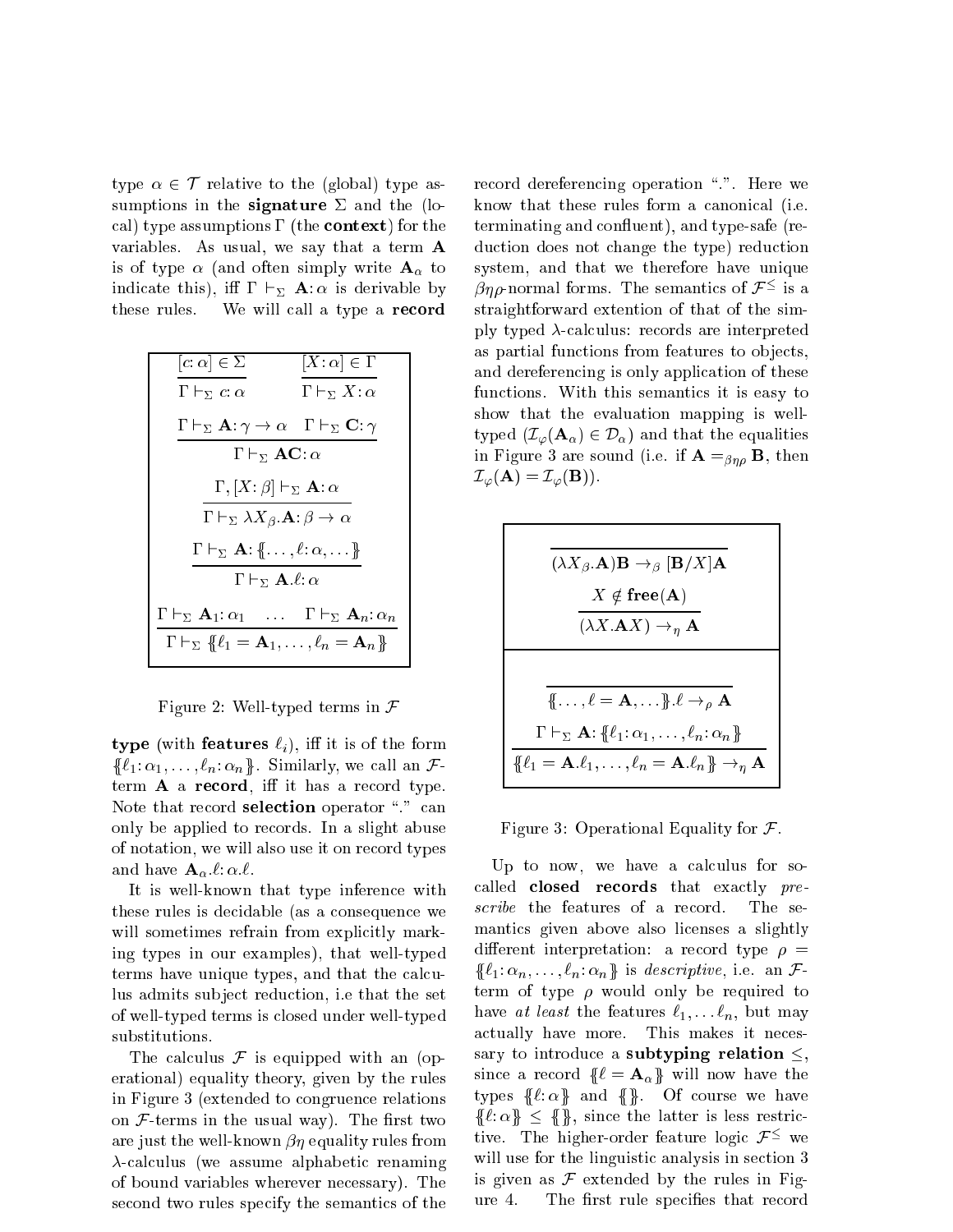| $k \leq n$                                                                                  |                                                                                             |  |  |
|---------------------------------------------------------------------------------------------|---------------------------------------------------------------------------------------------|--|--|
| $\{\ell_1:\alpha_1,\ldots,\ell_n:\alpha_n\}\leq \{\ell_1:\alpha_1,\ldots,\ell_n:\alpha_k\}$ |                                                                                             |  |  |
| $\Gamma \vdash_{\Sigma} \mathbf{A} : \alpha \quad \alpha \leq \beta$                        |                                                                                             |  |  |
| $\Gamma \vdash_{\Sigma} \mathbf{A} : \beta$                                                 |                                                                                             |  |  |
| $\alpha \in \mathcal{BT}$<br>$\alpha \leq \alpha$                                           | $\alpha \leq \alpha' \quad \beta \leq \beta'$<br>$\alpha' \to \beta \leq \alpha \to \beta'$ |  |  |

Figure 4: The open record calculus  $\mathcal{F}^{\leq}$ 

types that pres
ribe more features are more specific, and thus describe a smaller set of objects. The second rule is a standard weakening rule for the subtype relation. We need the reflexivity rule for base types in order to keep the last rule, whi
h indu
es the subtype relation on function types from that of its domain and range types simple. It states that function spaces can be enlarged by enlarging the range type or by making the domain smaller (intuitively, every function can be restricted to a smaller domain). We say that  $\leq$ is ovariant (preserving the dire
tion) in the range and **contravariant** in the domain type (inverting the dire
tion).

For  $\mathcal{F}$  –, we have the same meta-logical results as for  $\mathcal{F}$  = (the type-preservations, subject reduction, normal forms, soundness,...) except for the unique type property, which annot hold by onstru
tion. Instead we have the **principal type** property, i.e. every  $\mathcal{F} =$ term has a unique minimal type.

To fortify our intuition about  $\mathcal{F}^-$ , let us take a look at the following example: It should be possible to apply a function  $\bf F$ of type  $\{\ell_1:\alpha\} \rightarrow \beta$  to a record with features  $\ell_1, \ell_2$ , since **F** only expects  $\ell_1$ . The type derivation in Figure 5 shows that  $\mathbf{F} \mathcal{H} \ell_1 = \mathbf{A}_{\alpha_1}, \ell_2 = \mathbf{A}_{\alpha_2} \mathcal{H}$  is indeed well-typed. In the first block, we use the rules from Figure 4 (in parti
ular ontravarian
e) to establish a subtype relation that is used in the second blo
k to weaken the type of F, so that it

(in the third blo
k) an be applied to the argument re
ord that has one feature more than the feature  $\ell_1$  required by **F**'s type.

$$
\frac{1 \leq 2}{\{\ell_1: \alpha_1, \ell_2: \alpha_2\} \leq \{\ell_1: \alpha_1\}}\n\frac{\{\ell_1: \alpha_1, \ell_2: \alpha_2\} \leq \{\ell_1: \alpha_1\}}{\{\ell_1: \alpha_1\} \rightarrow \beta \leq \{\ell_1: \alpha_1, \ell_2: \alpha_2\} \rightarrow \beta}\n\frac{\mathbf{F}: \{\ell_1: \alpha_1, \ell_2: \alpha_2\} \rightarrow \beta}{\mathbf{F}: \{\ell_1: \alpha_1, \ell_2: \alpha_2\} \rightarrow \beta}\n\frac{\Gamma \vdash_{\Sigma} \mathbf{A}^i: \alpha_i}{\Gamma \vdash_{\Sigma} \{\ell_1 = \mathbf{A}^1_{\alpha_1}, \ell_2 = \mathbf{A}^2_{\alpha_2}\} : \{\ell_1: \alpha_1, \ell_2: \alpha_2\}}\n\frac{\Gamma \vdash_{\Sigma} \mathbf{F}\{\ell_1 = \mathbf{A}^1_{\alpha_1}, \ell_2 = \mathbf{A}^2_{\alpha_2}\} : \beta}{\Gamma \vdash_{\Sigma} \mathbf{F}\{\ell_1 = \mathbf{A}^1_{\alpha_1}, \ell_2 = \mathbf{A}^2_{\alpha_2}\} : \beta}
$$

 $r$ igure 5: A  $r$  = example derivation

# 3 Modeling ontologically complex ob je
ts

We start with the standard Montagovian analysis (Montague, 1974), only that we base it on  $\mathcal{F}$  - instead of the simply typed  $\lambda$ al
ulus.

For our example, it will be sufficient to take the set  $\mathcal L$  of features as a superset of  $\{\mathbb P, \mathbb I, \mathbb H\}$  (where the first stand for physical, and informational facets of an object). In our  $r = t_0$  in the user the extension  $\mathcal{F} = t_0$  structure ture type e into subsets given by types of the form  $\{\ell_1: e, \ldots, \ell_n: e\}$ . Note that throwing away all feature information and mapping each such type to a type  $E$  in our examples will yield a standard Montagovian treatment of NL expressions, where  $E$  takes the role that e has in standard Montague grammar. Linguisti examples are the proper name *Mary*, which translates to mary:  $\eta$   $\mathbb{H}$ :  $e \gamma$ , *shelf* which translates to shelf:  $\gamma$   $\mathbb{F}: e \rightarrow e$ , and the ommon noun book whi
h translates to <code>DOOK:\\ltractless</code>  $\rightarrow$   $\iota$ .

A predicate like *blue* requires a physical object as argument. To be precise, the argument need not be an object of type  $\{\mathbb{P}: e\}$ , like a shelf or a table.  $blue \,$  can be perfectly applied to complex objects as books, libraries, and doors, if they have a physi
al realization,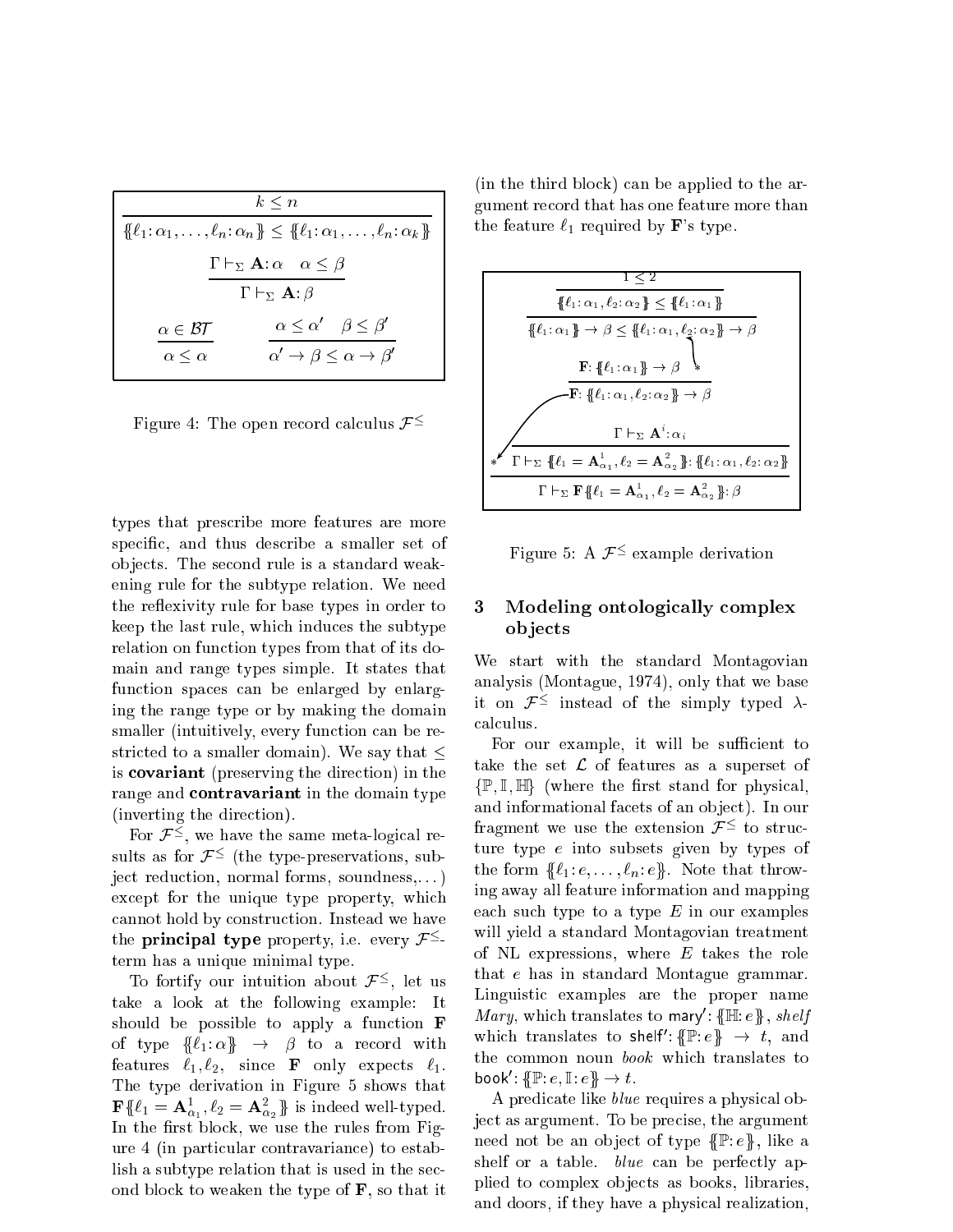irrespective of whether it is accompanied by an informational object, an institution, or an aperture. At first glance, this seems to be a significant difference from kind predicates like shelf and book. However, it is OK to interpret the type assignment for kind predi
ates along with property denoting expressions: In both cases, the occurrence of a feature  $\ell$  means that  $\ell$  occurs in the type of the argument object. Thus,  $\{\ell : e\} \rightarrow t$  is a sortal characterization for a predicate  $A$  with the following impact:

- 1. A has a value for feature  $\ell$ , possibly among other features,
- 2. the semantics of  $A$  is projective, i.e., the applicability conditions of A and acordingly the truth value of the resulting predi
ation is only dependent of the value of  $\ell$ .

Note that 1. is exactly the behavior that we have built the extension  $\mathcal{F}^-$  for and that we have discussed with the example in Figure 5. We will now come to 2.

Although type e never occurs as argument type directly in the translation of NL expressions, representation language constants with type- $e$  arguments are useful in the definition of the semanti
s of lexi
al entries. E.g., the semantics of *book* can be defined using the basic constant *book* of type  $e \rightarrow e \rightarrow t$ , as  $\lambda x.$ (*book* (x.f., x.i.)), where *book* expresses the book-specific relation holding between physical and informational objects.

The fragment in Figure 6 provides representations for some of the lexical items occurring in the examples of Se
tion 1, in terms of the basi expressions

 $margin: e, \; select \; outer, \; outer, \; armusing: e \rightarrow t$ on , book , burn , understand :  $e \rightarrow e \rightarrow \iota$ ,  $reua : e \rightarrow e \rightarrow e \rightarrow \iota$ 

Observe that the representations nicely reflect the distinction between linguistic arity of the lexical items, which is given by the  $\lambda$ prex (e.g., two-pla
e in the ase of read ), and

| Word      | $\overline{\mathrm{Meaning}}/\mathrm{Type}$                                    |
|-----------|--------------------------------------------------------------------------------|
| Mary      | $\{ \mathbb{H} = {mary^*} \}$ : { $\mathbb{H}$ : e}                            |
| shelf     | $\lambda x. (shell f^*(x.\mathbb{P})): \{\mathbb{P}:e\} \to t$                 |
| book      | $\lambda x. \overline{book^*(x.\mathbb{P}, x.\mathbb{I})}$                     |
|           | $\{\!\{\mathbb P\colon e,\mathbb I\colon e\}\!\} \to t$                        |
| amusing   | $\lambda x.$ amusing <sup>*</sup> $(x.\mathbb{I})$                             |
|           | $\{\!\{ \mathbb{I} : e \}\!\} \rightarrow t$                                   |
| on        | $\lambda xy. on^*(x. \mathbb{P}, y. \mathbb{P})$                               |
|           | $\{P : e\} \rightarrow \{P : e\} \rightarrow t$                                |
| $_{burn}$ | $\lambda xy.burn^*(x.\mathbb{H}, y.\mathbb{P})$                                |
|           | $\{P : e\} \rightarrow \{P : e\} \rightarrow t$                                |
| underst.  | $\lambda xy. understand^*(x. \mathbb{H}, x. \mathbb{I})$                       |
|           | $\{\mathbb{H}: e\} \rightarrow \{\mathbb{I}: e\} \rightarrow t$                |
| read      | $\lambda xy.read^*(x \mathbb{H}, y \mathbb{P}, y \mathbb{I})$                  |
|           | $\{\mathbb{H}: e\} \rightarrow \{\mathbb{P}: e, \mathbb{I}: e\} \rightarrow t$ |

Figure 6: A tiny fragment of English

the "ontological arity" of the underlying basic relations (e.g., the 3-place-relation holding between a person, the physical object which is visually s
anned, and the ontent whi
h is acquired by that action). In particular, all of the meanings are projective, i.e. they only pi
k out the features from the omplex arguments and make them available to the basi predi
ate. Therefore, we an re
onstru
t the meaning term  $\mathbf{R} = \lambda xy$ . read  $(x, \mathbb{m}, y, \mathbb{r}, y, \mathbb{r})$ of read if we only know the relevant features (we all them sele
tion restri
tions) of the arguments, and write  $\bf\mathbf{\mathbf{r}}$  as read  $\beta \mathbb{H} \mathbb{M}$ ,  $\mathbb{F} \setminus \mathbb{I}$  i.

The interpretation of sentence (2) via basic predi
ates is shown in (15) to (17). For simplicity, the definite noun phrase is translated by an existential quantifier here. (15) shows the result of the direct one-to-one-translation of lexi
al items into representation language onstants. In (16), these onstants are replaced by  $\lambda$ -terms taken from the fragment. (17) is obtained by  $\beta$ -reduction and  $\eta$ -equality  $\liminf$  if  $\liminf$  is the particular,  $\lim_{n \to \infty}$  if  $\lim_{n \to \infty}$  is replaced by the  $\rho$ -equivalent  $mary$  .

- $(13)$   $v.000K$   $(v)$   $\wedge$   $\theta$ urn $(w)$   $\equiv$   $\theta$ urn $(y, v)$
- $(10)$   $\exists v.(\lambda x.0006 \ (x.\mathbb{r}, x.\mathbb{I}))(v)$  and  $(x, xy, \text{ourn} \ (x, \text{m}, x, \text{m}))$
- (17)  $\exists v.000K$  (v.f., v.i.)  $\wedge$  burn (mary, v.f)

<sup>1</sup> Pustejovsky onje
tures that the relation holding among dierent omtologisme than is more than just a set of pairs. We restri
t ourselves to the extensional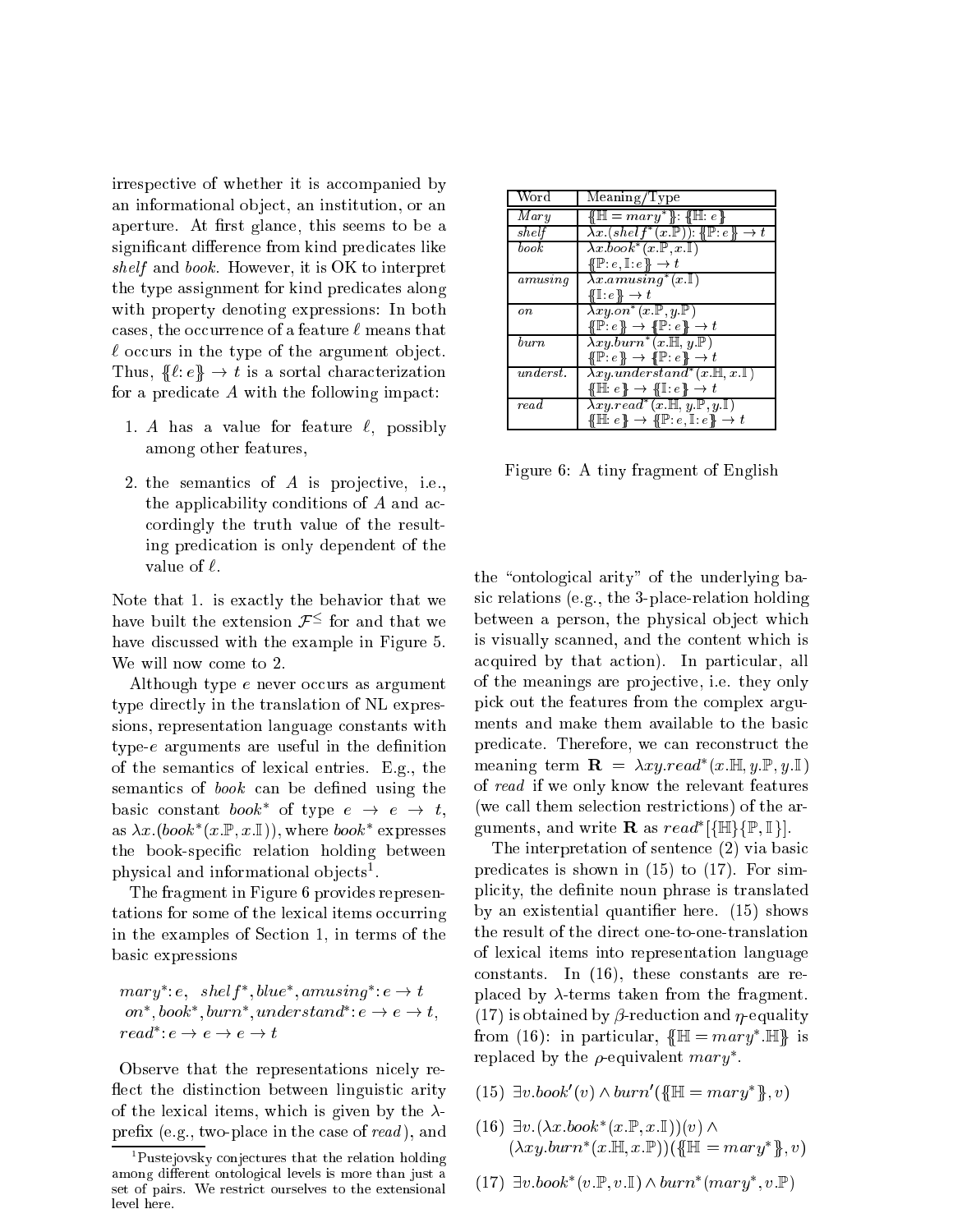$(18)$  and  $(19)$  as semantic representations for (4) and (7), respe
tively, demonstrate how the predicates *understand* and *read* pick out objects of appropriate ontological levels. (20) and (21) are interpretations of (8) and (9) respectively, where nested functors coming with different sortal constraints apply to one argument. The representations show that the functors select there appropriate ontological level locally, thereby avoiding global inconsistency.

- $(10)$  J $v$ ( $v$ o $k$  ( $v$ . $r$ , $v$ . $1$ ))  $\wedge$ (understand (mary ; v:I))
- $(19)$  J $v$ ( $\nu$ o $\alpha$ )( $v$ . $\nu$ , $v$ . $\nu$ ))/  $(\textit{real} \ \ (\textit{mary} \ , \textit{v.F} \ , \textit{v.l})\,)$
- $(20)$   $\exists v(000K)(v.\mathbb{F}, v.\mathbb{I})) \wedge a mustnq(v.\mathbb{I}) \wedge$  $(ourn \ (mary \ ,v.\rhd))$
- $(21)$   $\exists v(000K \ (v.\mathbb{F}, v.\mathbb{I})) \wedge \exists usnet \ [v.\mathbb{F}) \wedge$  $\mathit{on}\;\;$  (  $v$  . If ,  $u$  . If )  $\wedge$ (understand (mary ; v:I))

The lexical items *beautiful* and *like* in (5) and (6), resp., are polysemous be
ause of the la
k of stri
t sortal requirements. They an be represented as relational expressions ontaining a parameter for the sele
tion restri
tions which has to be instantiated to a set of features by context. *like*, e.g., can be translated  $\mathfrak{g}$   $\mathfrak{g}$   $\mathfrak{g}$  is  $\mathfrak{g}$  . When  $\mathfrak{g}$  is  $\mathfrak{g}$  is  $\mathfrak{g}$  is  $\mathfrak{g}$  is  $\mathfrak{g}$  is a set that  $\mathfrak{g}$  is  $\mathfrak{g}$  is  $\mathfrak{g}$  is  $\mathfrak{g}$  if  $\mathfrak{g}$  is  $\mathfrak{g}$  if  $\mathfrak{g}$  is  $\mathfr$  $\iota \iota \kappa e_{\beta}$   $\mathbb{F}, \mathbb{I}$  as (some of the) possible readings. Of ourse this presupposes the availability of a set of basic predicates  $\mathit{tree}_i$  of different ontologi
al arities.

## 4 Quantiers and Cardinalities

We now turn to the behavior of nonexistential quantifiers and cardinality operators in combination with complex objects. The choice of the appropriate ontological level for an application of these operators may be guided by the sortal requirements of the predicates used (as in  $(10)-(12)$ ), but as  $(13)$ demonstrates it is not determined by the lexical semantics. We represent quantifiers and ardinality operators as se
ond-order relations, according to the theory of generalized quantiers (Montague, 1974; Barwise and Cooper, 1981) and take them to be parameterized by a context variable  $S \subseteq \mathcal{L}$  for selection restrictions in the same manner as the predicates like and beautiful. The value of  $S$  may depend on the general context as well as on semantic properties of lexical items in the utteran
e.

We define the semantics of a parameterized quantier QjS by applying its respe
 tive basi
, non-parameterized variants to the  $S$ -projections of their argument predicates  $P$ and Q to features in S, which we write as  $P|_{\mathcal{S}}$  $\mathbf{r}_1 = \mathbf{r}_1 \mathbf{r}_2 = \mathbf{r}_2 \mathbf{r}_3 = \mathbf{r}_3 \mathbf{r}_4 = \mathbf{r}_4 \mathbf{r}_5 = \mathbf{r}_5 \mathbf{r}_6 = \mathbf{r}_7 \mathbf{r}_7 = \mathbf{r}_7 \mathbf{r}_8 = \mathbf{r}_8 \mathbf{r}_8 = \mathbf{r}_8 \mathbf{r}_8 = \mathbf{r}_8 \mathbf{r}_8 = \mathbf{r}_8 \mathbf{r}_8 = \mathbf{r}_8 \mathbf{r}_8 = \mathbf{r}_8 \mathbf{r}_8 = \mathbf{r}_8 \mathbf{r}_8 = \math$ 

$$
\lambda x_1 \dots x_n \exists u.P(u) \land x_1 = u.\ell_1 \land \dots \land x_n = u.\ell_n
$$

A first proposal is given in  $(22)$ .  $(23)$ gives the representation of senten
e (13) in the "bookstore reading" (omitting the semantics of new and representing on the shelf as an atomic one-place predicate, for simplicity).  $(24)$  the reduction of  $(23)$  to ordinary quantification on the  $S$ -projections, which is equivalent to the first-order formula  $(25)$ , which in turn an be spelled out as (26) using basi predi
ates.

- $\lambda = -$  ,  $\lambda$  ,  $\lambda$  ,  $\lambda$  ,  $\lambda$  ,  $\lambda$  ,  $\lambda$  ,  $\lambda$  ,  $\lambda$  ,  $\lambda$  ,  $\lambda$  ,  $\lambda$  ,  $\lambda$  ,  $\lambda$  ,  $\lambda$  ,  $\lambda$  ,  $\lambda$  ,  $\lambda$  ,  $\lambda$  ,  $\lambda$  ,  $\lambda$  ,  $\lambda$  ,  $\lambda$  ,  $\lambda$  ,  $\lambda$  ,  $\lambda$  ,  $\lambda$  ,  $\lambda$  ,  $\lambda$  ,  $\lambda$  ,  $\lambda$  ,  $\$
- (25)  $every_{\{\{\}\}\{000K\}}$ , on shelf  $\{$
- $(24) \; every^* \left( book' |_{\{\mathbb{T}\}} on\_shell\right)$  $\mathbf{f}$ . .
- $(20)$   $\nabla x.\exists u.(x = u.$   $\wedge$  book  $(u))$  $\Rightarrow \exists v.x = v.\mathbb{I} \wedge on\_shell f'(v)$  $\mathbf{v}$

(26) 
$$
\forall x. \exists u. (x = u. \mathbb{I} \land book^*(u. \mathbb{P}, u. \mathbb{I}))
$$
  
 $\Longrightarrow \exists v. x = v. \mathbb{I} \land on\_shellf^*(v. \mathbb{P})$ 

As one can easily see, the instantiation of  $S$ to  $\{\mathbb{I}\}\$  triggers the wanted  $\forall \exists$  reading ("for all books (as informational objects) there is a physical object on the shelf"), where the instantiation to  $\{\mathbb{P}\}\$  would have given the  $\forall\forall$ reading, since *on shelf* is projective for F only, and as a onsequen
e we have

on\_shelf'|  
\n
$$
\begin{aligned}\nonumber & \rho n\_shelf'|_{\{\mathbb{P}\}} \\
&= \lambda x. \exists u. on\_shelf'(u) \land x = u.\mathbb{P} \\
&= \lambda x. \exists u. on\_shelf^*(u.\mathbb{P}) \land x = u.\mathbb{P} \\
&\Leftrightarrow \lambda x. \exists u. on\_shelf^*(x) \land x = u.\mathbb{P} \\
&\Leftrightarrow \lambda x. on\_shelf^*(x)\n\end{aligned}
$$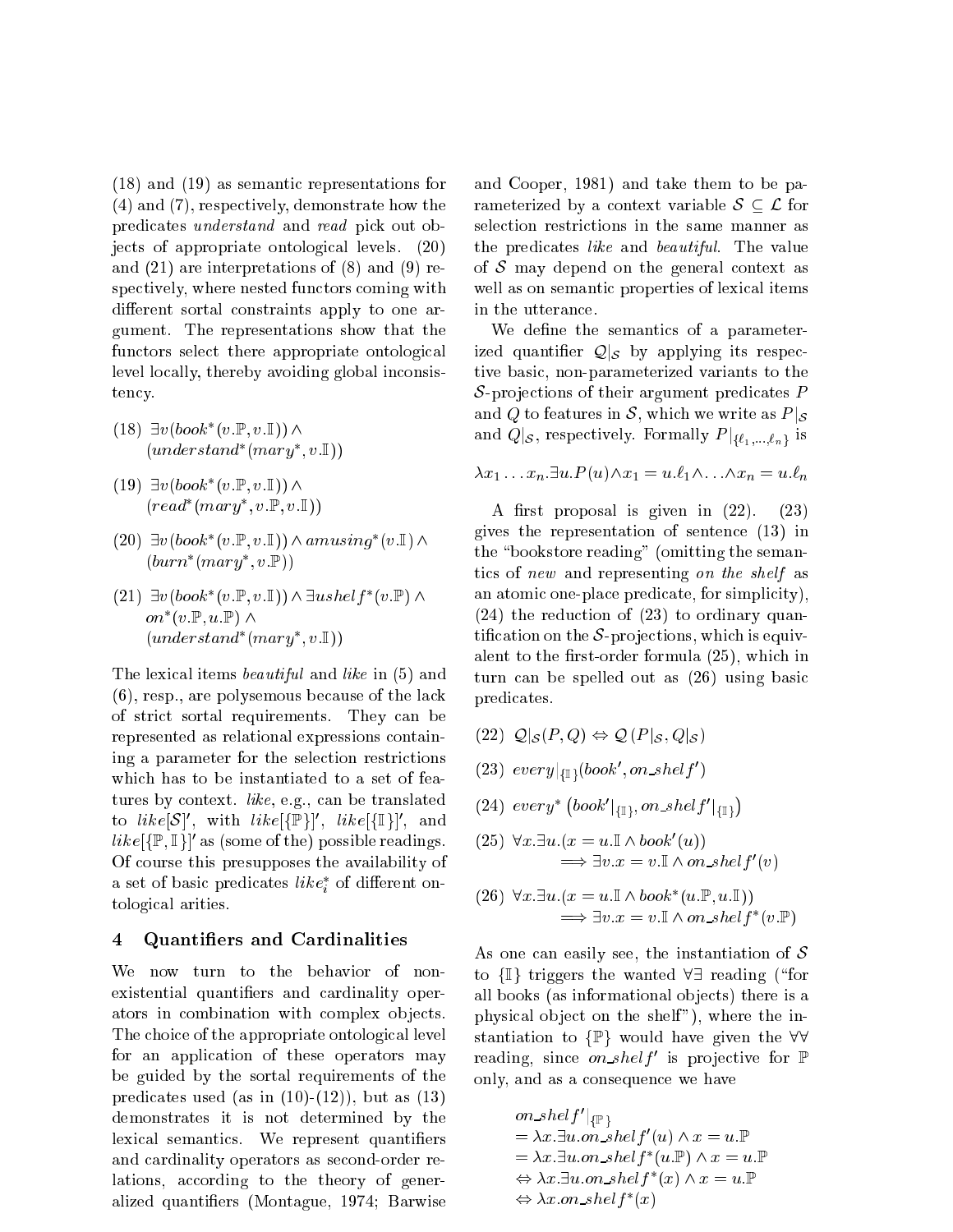The extension to cases  $(10)$ - $(12)$  is straightforward.

The proposed interpretation may be too permissive. Take a situation, where new publi
ations are alternatively available as book and on CD-ROM. Then (22)-(26) may ome out to be true even if no book at all is on the shelf (only one CD-ROM ontaining all new titles). We therefore slightly modify the general s
heme (22) by (27), where the restriction of the quantifier is repeated in the nu
lear s
ope.

$$
(27) \ \mathcal{Q}|_{\mathcal{S}}(P,Q) \Leftrightarrow
$$
  

$$
\mathcal{Q}(P|_{\mathcal{S}}, (\lambda x.P(x) \land B(x))|_{\mathcal{S}})
$$

For ordinary quantification, this does not cause any change, because of the monotonicity of NL quantiers. In our ase of levelspecific quantification, it guarantees that the second argument covers only projections originating from the right type of complex objects. We give the revised first-order representation orresponding to (26) in (28).

(28) 
$$
\forall x. \exists u. (x = u. \mathbb{I} \land book^*(u. \mathbb{P}, u. \mathbb{I}))
$$

$$
\implies \exists v. x =
$$

$$
v. \mathbb{I} \land book^*(v. \mathbb{P}, v. \mathbb{I}) \land on\_shelf^*(v. \mathbb{P})
$$

#### $\overline{5}$ Conclusion

Our migher-order leature logic  $\mathcal{F}$  - provides a framework for the simple and straightforward modeling of ontologically complex objects, including the puzzles of quantification and ardinality statements. In this framework, a number of interesting empirical questions an be further pursued:

The ontology for complex objects can be investigated. So far, we onstrained ourselves to the simplest case of "dotted pairs", and may even have taken over a wrong classification from the literature, talking about the dualism of physi
al and informational ob je
ts, where a type/token distin
tion might have been more adequate. The reality about books (as well as bottles and libraries) might be more omplex, however, including both the  $P/I$  distinction as well as hierarchical type/token structures.

The linguistic selection restrictions are probably more omplex than we assumed in

this paper: As Pustejovsky argues (1998), we may have to take distinguish exocentric and endocentric cases of dotted pairs, as well as projective and non-projective verbal predicates.

Another fruitful question might be whether the framework ould be used to re
onsider the me
hanism of type oer
ion in general: It may be that at least some ases of reinterpretation may be better des
ribed by adding an ontological level, and thus creating a complex obje
t, rather than by swit
hing from one level to another.

We would like to conclude with a very general remark: The data type of feature stru
 tures as employed in our formalism has been widely used in grammar formalisms, among other things to in
orporate semanti information. In this paper, a logi
al framework for semantics is proposed, which itself has feature stru
tures as a part of the meaning representation. It may be worthwhile to consider whether this property an be used to tell a new story about treating syntax and semantics in a uniform framework.

### Referen
es

- John Barwise and Robin Cooper. 1981. Generalized quantifiers and natural language. Linguistics and Philosophy,  $4:159-219$ .
- F. Busa and P. Bouillon, editors. forth
oming. The language of word meaning. Cambridge University Press, Cambridge.
- A. Copestake and T. Bris
oe. 1995. Semiprodu
tive polysemy and sense extension. Journal of Semantics, 12:15-67.
- J. Dolling. 1995. Ontologi
al domains, semanti sorts and systematic ambiguity. *Int. Journal of* Human-Computer Studies, 43:785-807.
- Markus Egg. 1999. Reinterpretation from a syn chronic and diachronic point of view. Submitted.
- R. Montague. 1974. The proper treatment of quantification in ordinary english. In R. Montague, editor, Formal Philosophy. Selected Papers. Yale University Press, New Haven.
- Atsushi Ohori. 1995. A polymorphic record calculus and its compilation. ACM Transac-